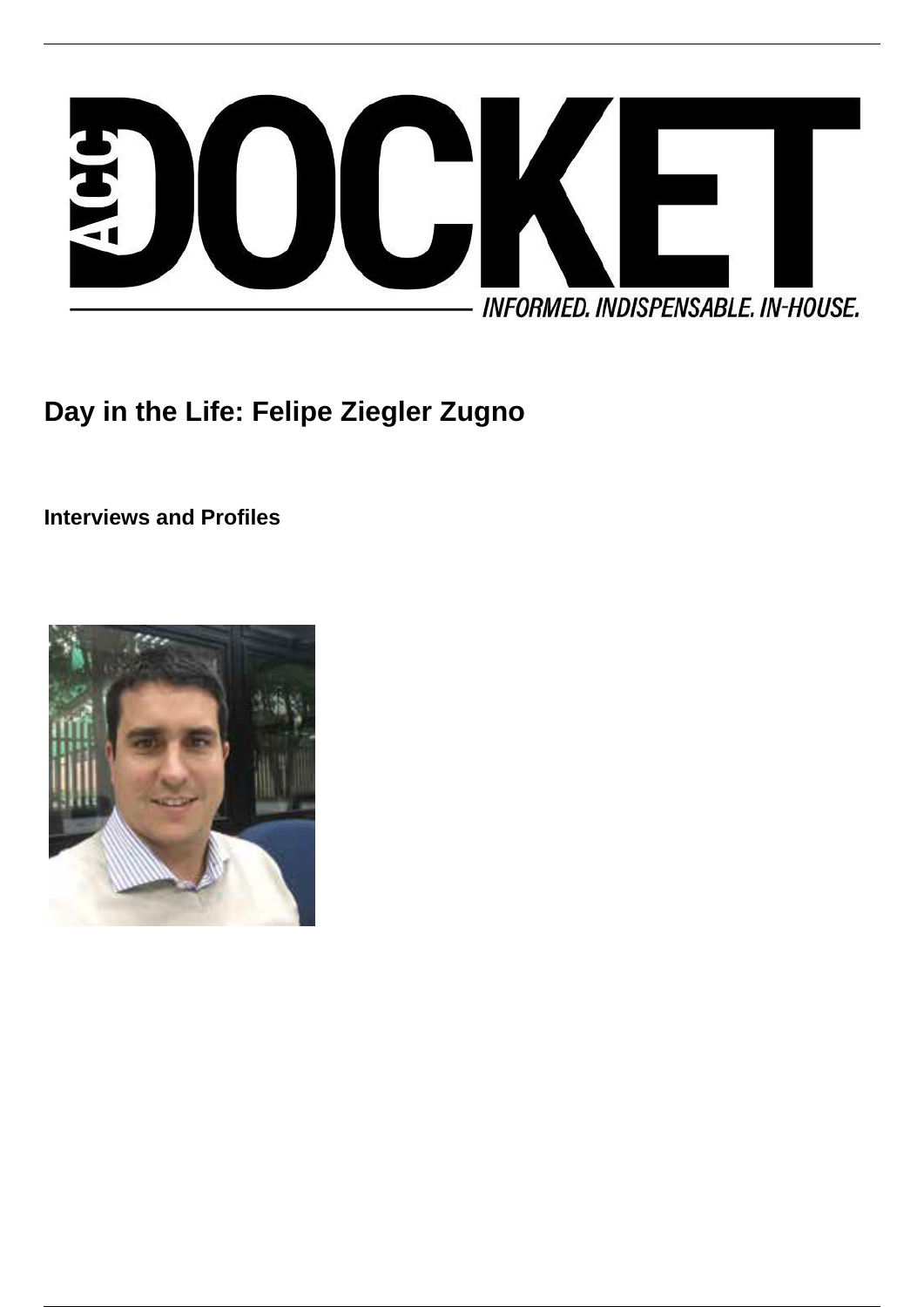

**Felipe Ziegler Zugno**

GENERAL COUNSEL

STIHL FERRAMENTAS

MOTORIZADAS LTDA

PORTO ALEGRE, BRAZIL

# **5:40 am**

**The alarm goes off.** I wake up immediately and pretend I am a morning person. Get dressed — no tie required — and run to the kitchen to grab a slice of toast and chocolate milk. Give my wife and daughter a kiss before I leave for work.

#### **7:00 am**

Arrive at work after a 40-minute drive to the city of São Leopoldo, where Stihl is based, and prepare "chimarrão" (a regional drink to share, made with herbs and hot water) for the legal team. **I turn my computer on, confirm the meetings that I have for the day,** read the news, and check my emails.

#### **8:00 am**

Start working on an **important construction contract** that involves both drafting and negotiating with the supplier's lawyers. Send an email to the purchasing manager indicating the risks involved with this contract.

#### **9:30 am**

**Conference call with our headquarters in Germany** about a group legal training scheduled for the board of directors in Brazil. Check the training materials based on Brazilian legislation, send them to board members, and give the board ?s secretary a call to make sure all the agendas have been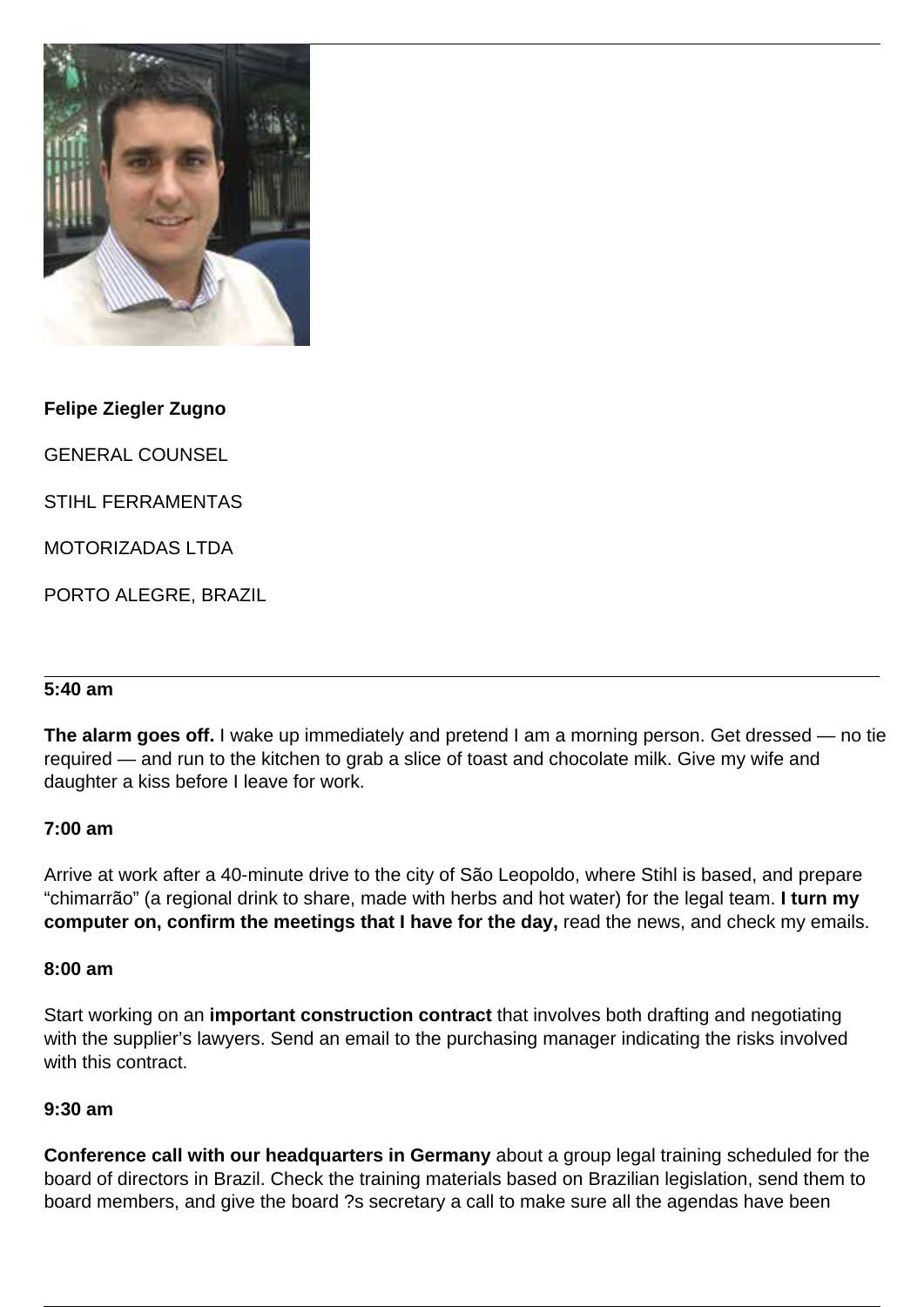## blocked for the next week of training.

## **11:00 am**

Run to the human resources training room, called **"chainsaws"** — which is aptly named after one of our company's primary products. I provide the new employees with an introduction on compliance issues, including Stihl ?s code of conduct.

## **12:00 pm**

Walk to the company ?s cantine for **lunch with my colleagues** from the legal and finance department. Enjoy some salad, chicken breast, rice, and Brazilian black beans. After I'm finished, I check the news.

#### **1:00 pm**

Grab a cup of coffee, brush my teeth, and walk to the **department's weekly meeting** to discuss current legal topics as well as to decide the next steps for each topic. Once I am back at my desk, I quickly check the metrics of the legal department for the ongoing month, mainly with regard to the spending for the year, which is on track. Litigation is also under control.

#### **2:00 pm**

**Monthly meeting with outside counsel** to hear the status of consumer cases. I take advantage of the meeting to give them a feedback on the services rendered.

### **3:00 pm**

Stop and **watch an ACC webcast** on privacy and data security in a global environment.

#### **4:00 pm**

**Meeting with the company ?s outsourcing committee** where I hear about a new IT solution for third parties' monitoring and compliance, which I end up agreeing with after I learn more about it.

#### **5:00 pm**

Answer last-minute emails, check the meetings for the next day, and **support my colleagues by demanding a response from other colleagues** or third parties on relevant topics and projects.

#### **6:00 pm**

**Drive back home.** I listen to updates on the Brazilian economy and politics on the radio.

#### **7:00 pm**

**Arrive at home, play with my daughter,** and run to a tennis court to play with a friend. I ask my wife to order Japanese food for dinner.

#### **8:00 pm**